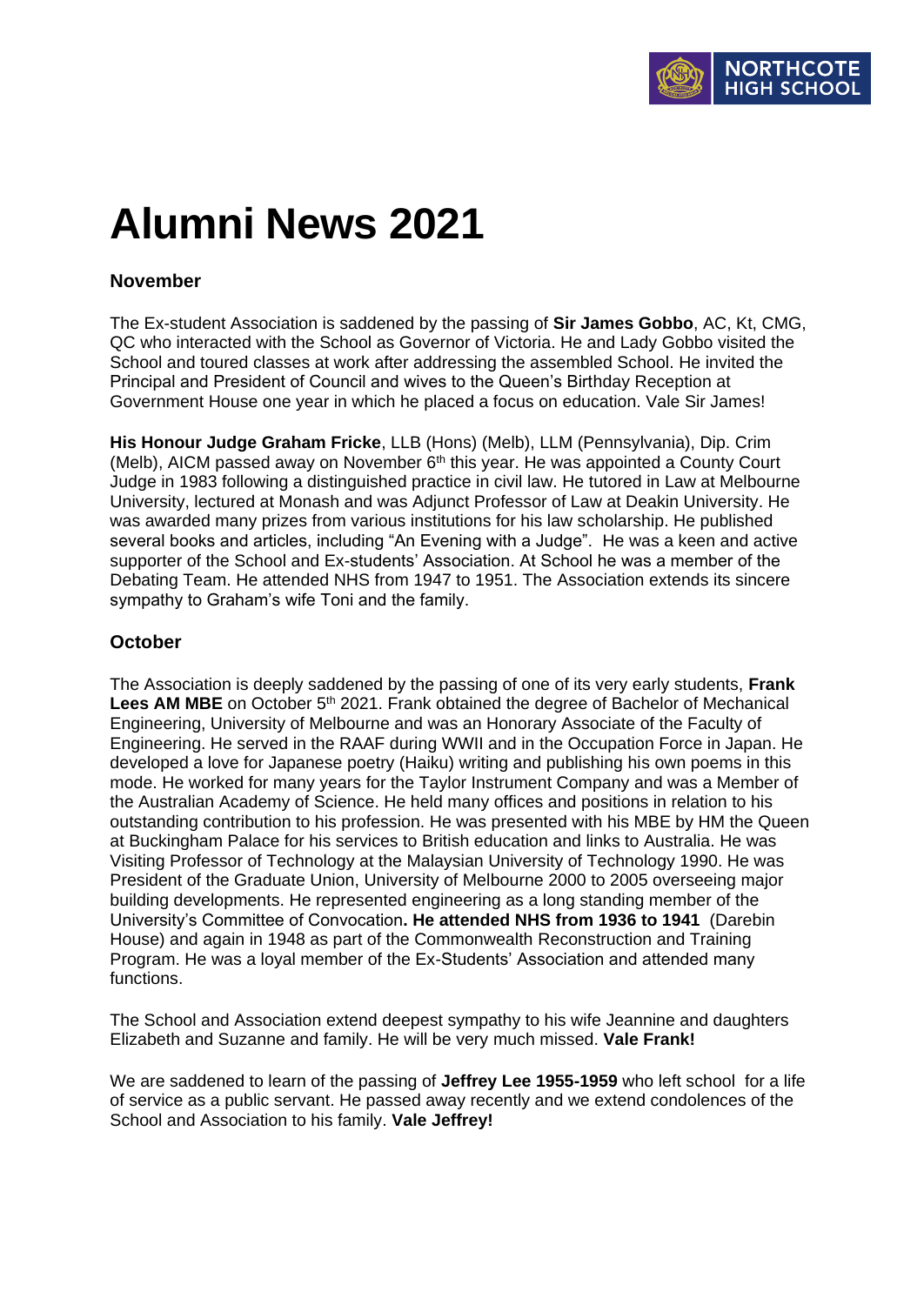

**The Ex-students' Association apologises sincerely to Graeme Weideman and the Weidman family for any offence caused for an error in the April 2021 News. An obituary was published following the passing of Mr Murray Weideman, former Collingwood FC player. It was published incorrectly with the biography of Mr Graeme Weideman, past student and Murray's brother. Murray did pass away in February of this year but several of the details of his life applied to Graeme. Many thanks to Jim Simpson for pointing out the error.**

# **August**

**The Association warmly welcomes Mr. Chris Jones** as Acting Principal from his substantive position at University High School. Sue Harrap is on a posting to another School as part of the Department's policy of professional placements. Chris has already signalled his interest in alumni matters and is wishing to see the Association emerge from the impacts of COVID lockdowns as soon as possible. We did set up an interim committee of management early last year and plans are developing to set this in motion again. We are keen to hear from Ex-students willing to become more involved in the Old School.

Contact Kate Challis at the School or on [Kate.Challis@education.vic.gov.au](mailto:Kate.Challis@education.vic.gov.au) for information or to register interest.

The Association is saddened by the passing of two Ex-students and expresses sincere sympathy to the families of the deceased. **Alan Archer** completed a Bachelor of Science degree and a Diploma of Education to teach with the Victorian Education Department. Alan finished his career as Principal of Nhill High School but found a new career operating a motel and other businesses. He attended the School from 1950 to 1955 and passed away on July 2 nd this year. **Peter Ronald Dwyer** attended the School in the 1960s and and, for 21 years, was Dean's Verger at St. Paul's Cathedral. In this position he served 3 Archbishops, 4 Deans and 5 Precentors. He retired in 2019 and then served as a volunteer guide at the Cathedral. Peter died on June 6<sup>th</sup> this year.

Meliora Sequamur!

# **April**

**The Class of 1955** successfully held their annual reunion at The Peacock Inn (March '21). A "goodly" gathering occurred and old times and memories exchanged. Active members who had passed away recently were remembered (Allan Wilcox and Peter Tsitas) but it was great to see Allan's wife, Mavis, down from Kilmore. Ken Cunningham did a great job organising the lunch and reported that, although there were many apologies, the list of contacts for "55 has grown considerably.

Unfortunately, the list of obituaries continues. In March, **Colin Lovitt, QC, Class of 1962** passed away. He attended NHS for much of his secondary education but attended Melbourne High for his final year. He was a great leader of the Criminal Bar and appeared in some 200 murder trials as the defence counsellor. A lover of fine food and wine, he was a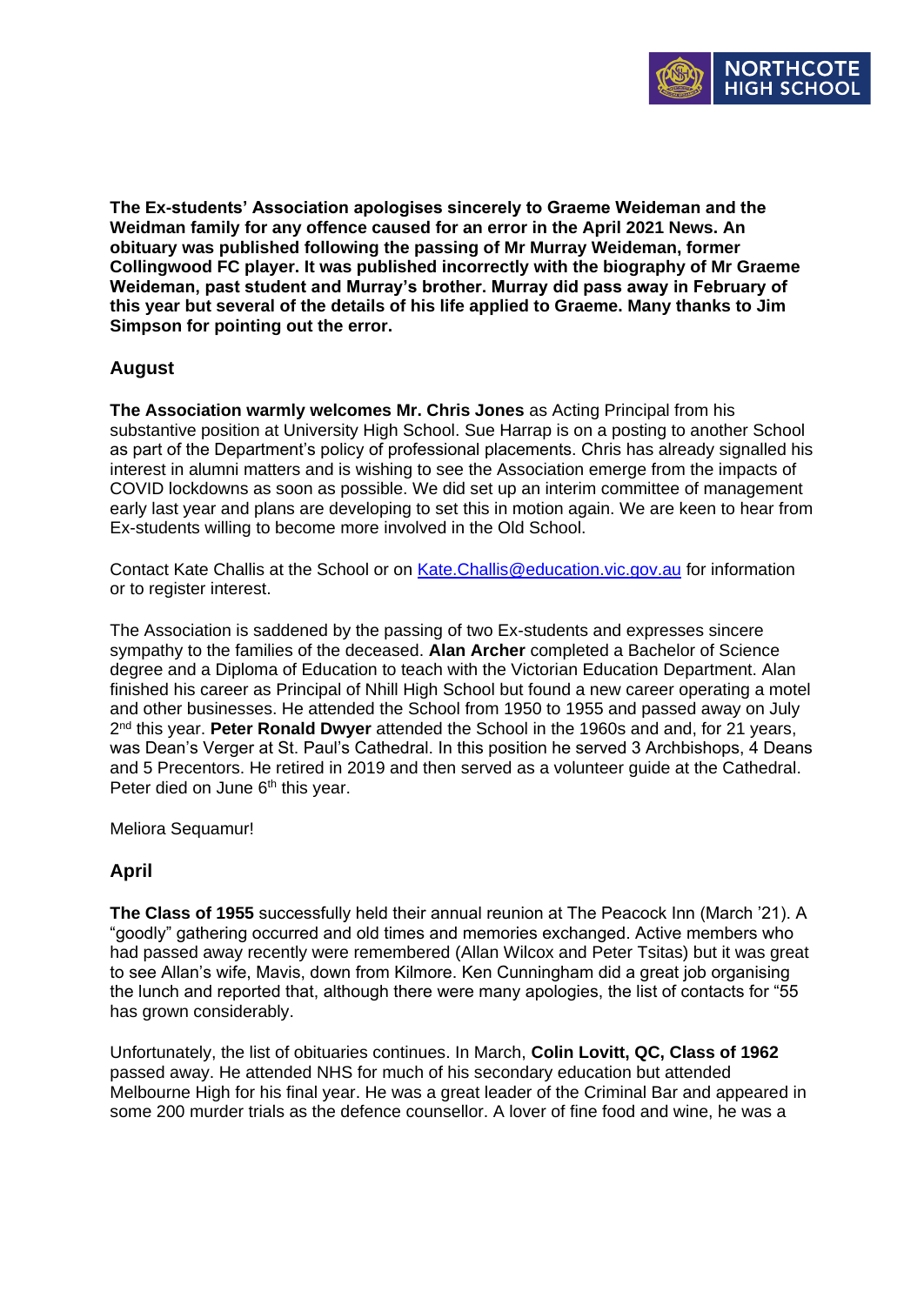

humanist and defender of people in serious legal trouble. He was a brilliant barrister, orator and courageous fighter for the principles of Justice.

## Vale Colin!

March also saw the loss of **the Hon. Murray Weideman, Ph. C, Class of 1952,** Member of the Legislative Council 1985-1992. He served as Minister for Tourism and Assistant Minister for Health. He was a prominent pharmacist and member of the Pharmacy Board. He played football for Collingwood, including two premiership matches in the 1950s. Winner of the Copeland Trophy, he was Captain of Collingwood 1960-63 and a member of the AFL Hall of Fame. He spoke at a School General Assembly and, at School, was a member of the School Band and also the Orchestra. He was a member of the Swimming Team and Cadet Under-Officer, School Cadet Unit.

The Association extends condolences to the families of both men who certainly lived up to the School motto!

## **February**

The Ex-students' Association wishes the School well for its new year and following the disruptions caused in 2020 by the COVID Pandemic. It was good to see many fine results achieved by the Year 12 Class of 2020 despite all the problems. We hope it will be possible to see many of the activities of the Association resumed this year. The Class of 1959 has already held its first monthly luncheons in Carlton. Unfortunately, 2020 and the start of this year has seen the passing of many of our loyal supporters.

**Allan Wilcox, Class of 1955,** passed away on 30 August 2020. He held a BSc and BEd and taught in various Victorian schools and the New York UN school. He lectured at Swinburne and RMIT, before moving into International School Education in Germany and at Kilmore, being principal in both places. He maintained a very active interest in the old school, helping to re-establish the Association over several years. At School he was a keen footballer and member of the first XVIII and player of junior soccer. He convened the Class of 1955 group and will be sadly missed.

**Peter Tsitas, Class of 1955** held a BArch and Master Town Planning (London) as well as various fellowships. He passed away on 03 February 2021. this year after a fall. He operated a private practice and did much work for Government in public housing. He was a keen supporter of his year group and the Association. Several relatives also attended NHS.

**David Warry, Class of 1959,** began his working life with Victoria Police but after 10 years studied chiropractice in the USA. He helped set up this profession in Italy. He was a member of the Rotary Club of Preston and practised as a chiropractor in Preston. He was a volunteer for many organizations and was State and National President of the Australian Boxing Association. He supported his year group attending monthly luncheons. He passed away on 18 January 2021.